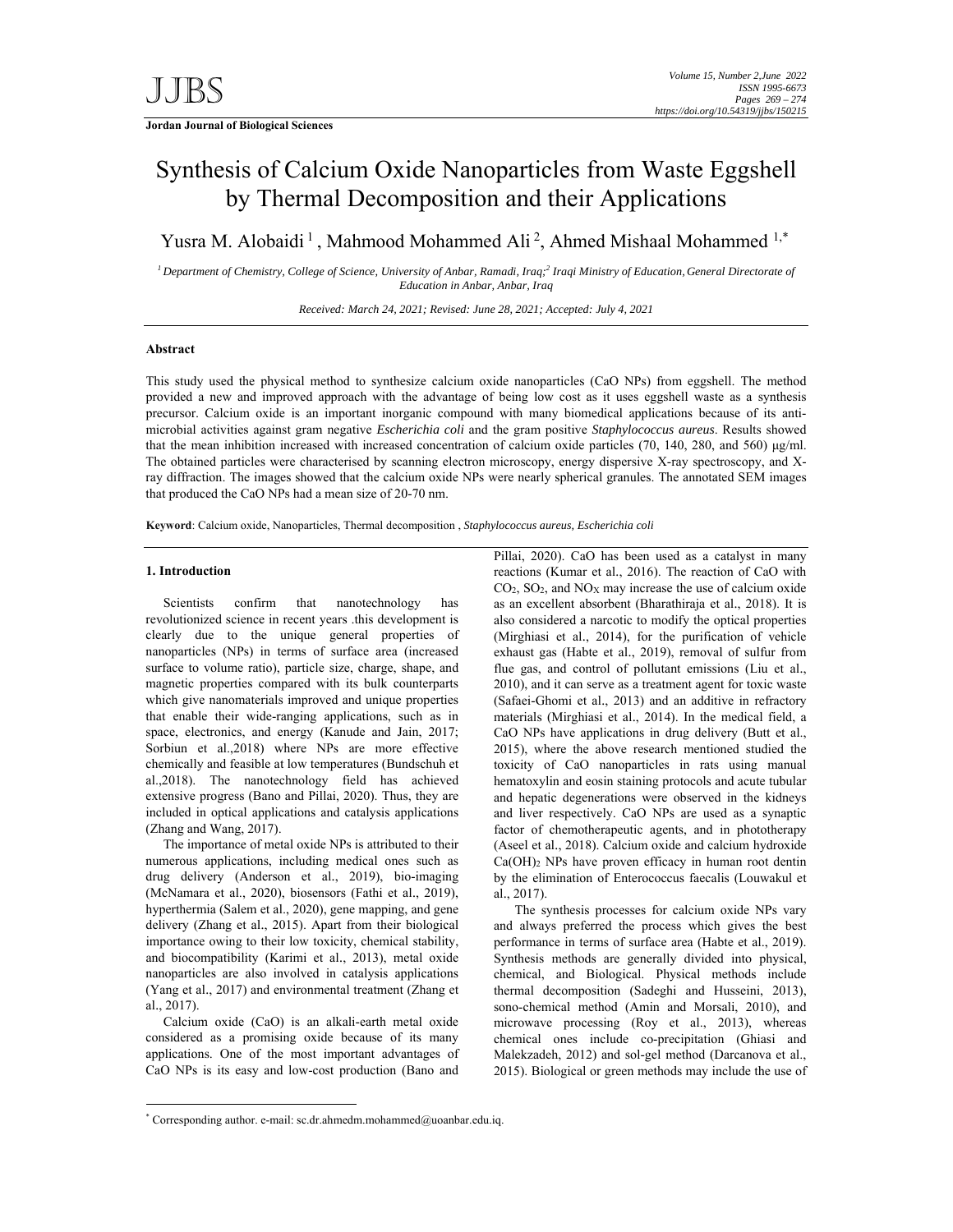some plant extracts such as Mentha piperita (Ijaz et al., 2017), benign papaya leaf extract and green tea extract (Anantharaman et al., 2016), and rhododendron arboretum extracts (Ramola et al., 2019). These plant extracts contain many bioactive compounds such as antioxidants, phenolic, enzymes, amino acids, and sterols that act as a reducing agent (Aljabali et al., 2018; Vani et al., 2017; Some et al., 2018).

Eggshells contain about 85-95 % of calcium carbonate (Awogbemi et al., 2020), and the rest consists of protein and minerals (Mustapha et al., 2020). Each gram of eggshell contains 381-401 mg of calcium (Brun et al., 2013). In the industry, eggshells have many applications (Cree and Rutter, 2015). Eggshells contain large amounts of calcite or calcium carbonate  $(CaCO<sub>3</sub>)$ , which are the basic material for the manufacture of limestone and lime. The limestone produced by eggshells is characterized by its purity, unlike the quarried limestone, which contains minerals, clay, and sand. Limestone is used as a filler in plastics, cement, and rubber. calcium carbonate can be transformed into calcium oxide by heating. CaO is known as lime or quicklime, which used to remove the acidity of agricultural soils and gardens. Lime is considered an ingredient in Portland cement. The overall calcination reaction of the eggshell powder is the conversion of CaCO3 to CaO and CO2, as follows (Nuryantini et al., 2019).

## $CaCO<sub>3</sub>(s) \rightarrow CaO(s) + CO<sub>2</sub>(g)$

 Researchers have demonstrated the importance of the particulate size of metal oxides in anti-microorganism activity as it is characterised by high bacterial resistance and great thermal stability (Nirmala et al., 2013). In addition to the histocompatibility of calcium oxide and its anti-microbial potential (Mohammadi and Dummer, 2011), CaO NPs also have a strong anti-bacterial activity related to active oxygen species and alkalinity owing to increased pH by hydrating CaO with water and the superoxide generated on its surface, Figure 1 shows characterization of CaO NPs as anti-microbial agent (Yamamoto et al., 2010).



**Figure1**. Characteristics of calcium oxide as anti-Microbial agent.

*Staphylococcus aureus* is one of the most common microorganisms that cause human and animal infections alike (Foster and Geoghegan, 2015). The risk of infection increases in cases of immune deficiency. It is treated with penicillin anti-biotics, but the process became difficult owing to the development of resistance against most common anti-biotics because it carries multiple resistance to wide ranging antibiotics bearing the beta-lactam ring (Lee et al., 2018).

*Escherichia coli* is a Gram negative bacillus that is widespread in nature and lives in the intestines of humans and mammals. It is found in soil and surface waters contaminated with human and animal feces. Most of its types are not pathogenic, but they do become pathogenic after acquiring virulence factors (Roth et al., 2019).

The present study aimed to examine the synthesis of calcium oxide NPs through calcination of eggshells after grinding and burning them at 900 °C. The calcium oxide NPs formed were analysed by scanning electron microscopy (SEM), X-ray diffraction (XRD), and energydispersive X-ray spectroscopy (EDX) techniques. The effects of these particles on inhibiting the growth of *S. aureus* and *E. coli* bacteria were also investigated*.* It can be concluded from this study that the preparation of calcium oxide NPs gave good and encouraging preliminary results for future work as an anti-microbial agent.

## **2. Materials and methods**

## *2.1. Materials*

Local waste eggshell. Muller-Hinton (M-H) agar from Hi-Media (India), and ''Riedel-de Haen" (Germany), Deionized water (H2O) from Chem-Lab (Belgium).

## *2.2. Preparation of CaO NPs*

Eggshells were collected from some houses after using the eggs. The shells were washed, and the internal membranes attached onto the eggshell were removed. The shells were dried at room temperature after breaking them into small pieces. The dried shells were ground using an electrical milling machine for 5 min, after which the fine powder was calcined at 900 °C for 1 h, as shown in Figure 2. The resulting nano-calcium oxide was characterised by SEM, XRD, and EDX techniques.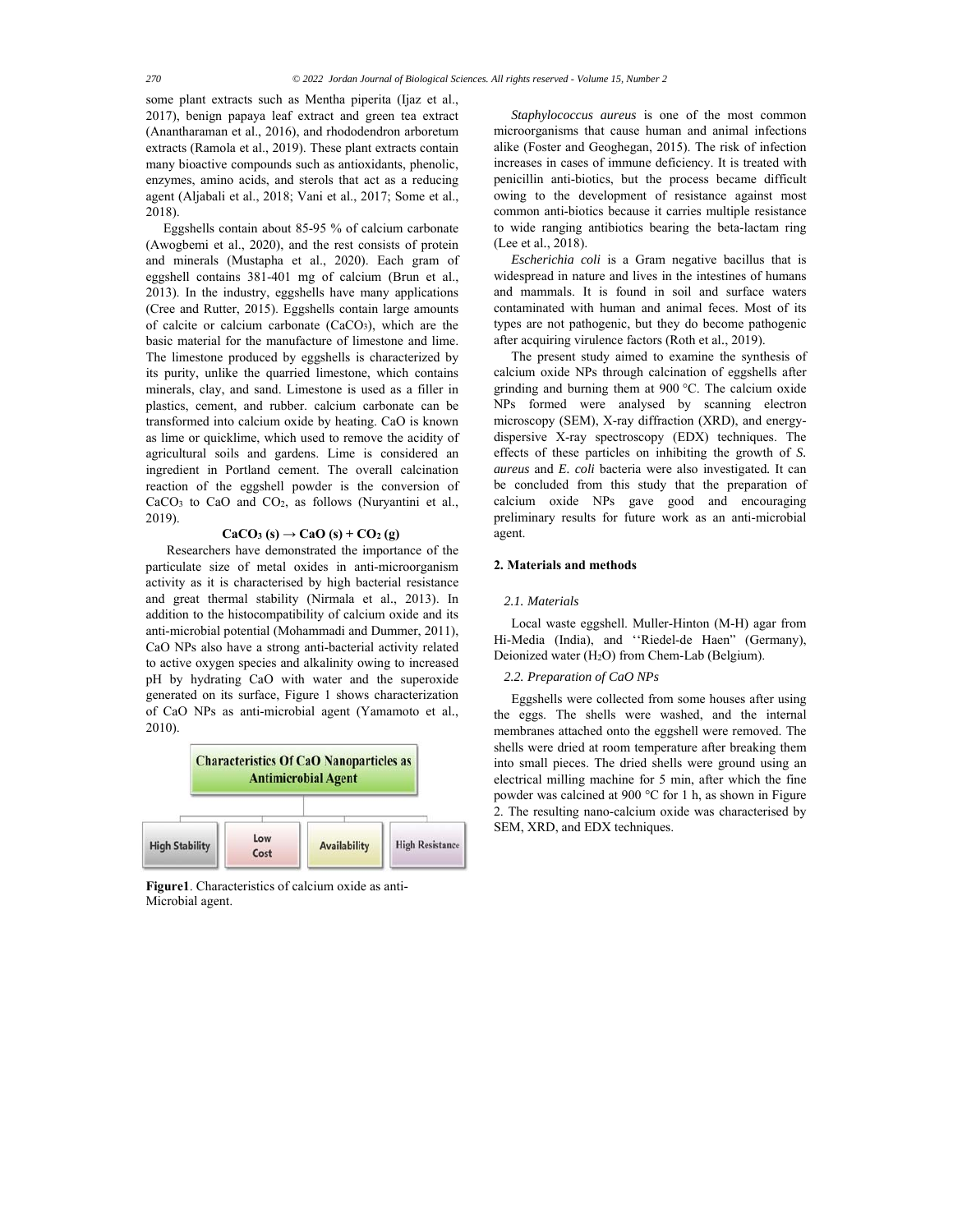

**Figure 2.** Diagram of preparation and applications of CaO NPs

#### *2.3. Characterization of CaO NPs*

Calcium oxide NPs size was measured by SEM to identify morphology. The content of all materials present in the composite CaO was determined by EDX. The crystalline size and structure of NPs were determined by XRD using an automated diffractometer (Shimadzu 6000 XRD) with Cu-Kα radiation ( $\lambda$  = 1.5418 Å).

# *2.4. Anti-bacterial activity of CaO NPs*

 The anti-bacterial activity of the CaO NPs was tested against the Gram negative *E. coli* and the Gram positive *S. aureus* through an agar-well diffusion technique (Kadhim et al., 2019). After culturing the organisms into the bored wells, different concentrations of CaO NPs (70, 140, 280, and 560) μg/ml were used. CaO NPs and the test organisms in cultured plates were incubated for 24 hours at 37 °C. Afterwards, the average diameter of the generated zones of bacterial inhibition by the respective CaO NPs concentrations was measured and recorded. The

experiments were performed in triplicate (Mohammed et al., 2020).

### *2.5. Statistical analysis*

 The obtained data were statically analyzed using an unpaired t-test. (Ali et al., 2018). The values are presented as the mean  $\pm$  SD of triplicate measurements (Younus et al., 2019).

## **3. Result and discussion**

### *3.1. SEM*

Figure 3 shows the morphology and size of spherical calcium oxide NPs prepared by the thermal decomposition of waste eggshell at 900 °C with a scanning electron microscope. The images showed particle diameters ranging from (20-70) nm as demonstrated in the SEM images.



**Figure 3**: SEM micrograph of CaO NPs

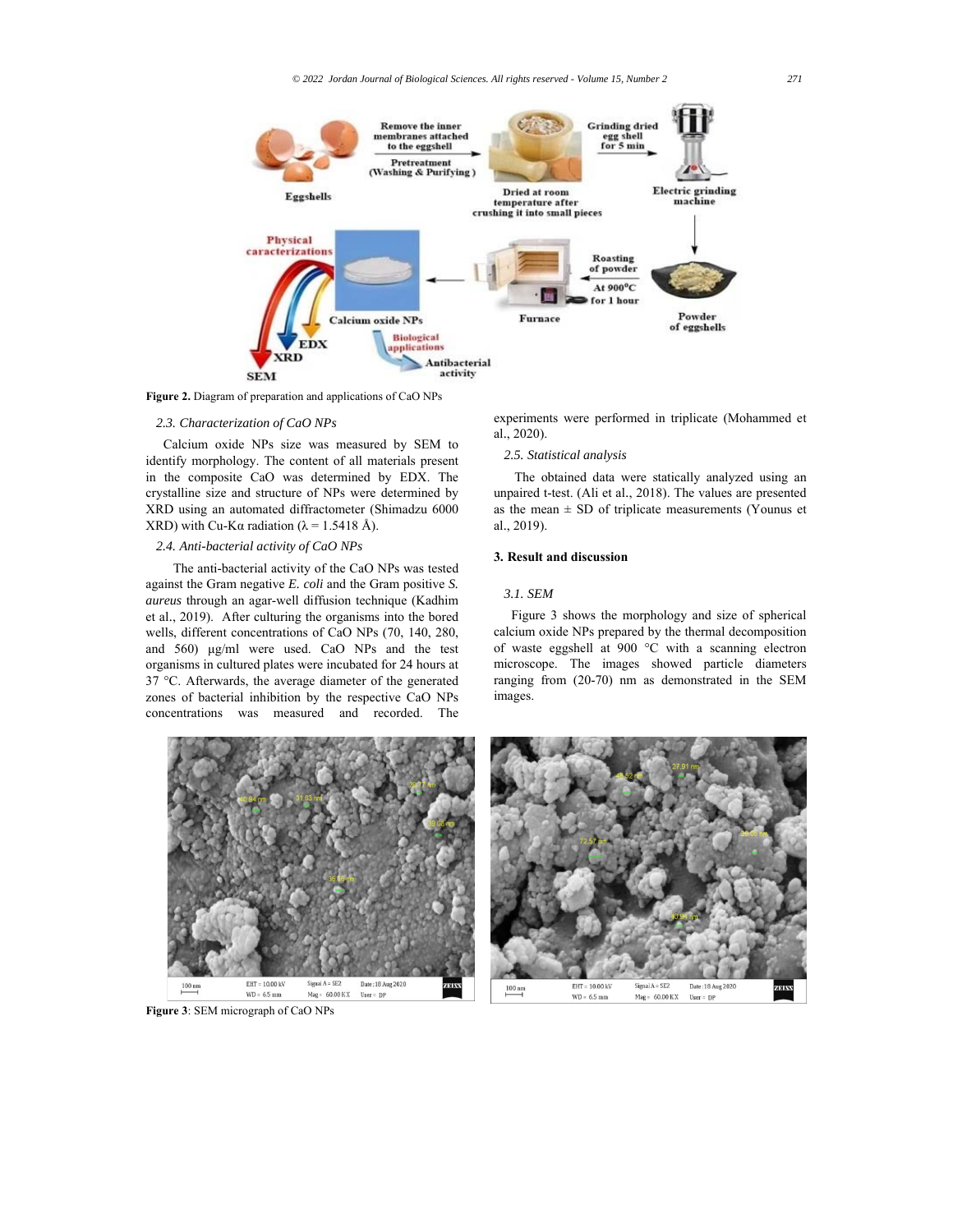#### *3.2. XRD analysis*

 Figure 4 shows the XRD patterns of CaO NPs prepared by thermal decomposition compared with those of ICDD card No. 00-004-0784, which is the standard reference for CaO NPs. The diffraction peaks indexed to (111), (200), (220), (311), and (222) corresponded to the peaks at  $2\theta = 38.12^{\circ}$ , 44.28°, 64.47°, 77.73°, and 80.10°, respectively, all these peaks confirmed the face-centered cubic structure of CaO as indicated in ICDD card No. JCPDS No. 00-033-0664.



**Figure 4**: X-ray diffractions of CaO NPs powders after calcination at 900 °C temperatures

### *3.3. EDX analysis*

 To emphasize the presence and formation of Cao NPs, EDX analysis was performed with focus on different regions. Identical peaks are shown in Fig. 5. CaO NPs can be seen in the composite nanostructure in the EDX spectrum. As shown in the bottom spectrum, the weight percentages of Ca and O were 71.4% and 28.6% respectively, and σ was 0.9 for both. Energy-dispersive Xray analysis showed the main peaks of calcium and oxygen. No other peaks related to impurities have been assigned in the spectra which confirm the purity of the CaO NPs.



**Figure 5**: Energy dispersive X-ray analysis of CaO NPs powders after calcination at 900 °C temperature

#### *3.4. Anti-microbial activity*

 Owing to the large surface area and small particle size of CaO NPs, they exhibited good anti-bacterial reactivity. Conversely, owing to the small size of the particles, they can easily enter the bacterial cells, and inhibition occurred inside the bacterial cells. CaO NPs destroyed and distorted the cell membrane, leading to bacterial cell death (Ramola et al., 2019). Figures 6 and 7 show the mean diameter of inhibition of calcium oxide NPs against *E. coli* and *S. aureus*. With increased concentration of calcium oxide NPs, the mean diameters of inhibition increased. The effect of inhibition appeared from the concentration 70 μg/ml, and it increased directly with increased concentration. The highest mean diameter of inhibition appeared at a concentration of 560 μg/ml against *E. coli* and *S. aureus*. These results were consistent with previous studies (Jeong et al., 2007; Anantharaman et al., 2016) in terms of the effectiveness of calcium oxide against *E. coli* and *S. aureus*. The effects of concentration and pH, considered as the main factors affecting antimicrobial activity, also agreed with previous results (Yamamoto et al., 2010).



**Figure 6:** Anti-bacterial activity of CaO NPs against *Staphylococcus aureus*. **1**. Represented control untreated bacterial strain. **2**. Bacterial strain treated with CaO NPs at concentration 70 μg/ml **3**. Bacterial strain treated with CaO NPs at concentration 140 μg/ml **4**. Bacterial strain treated with CaO NPs at concentration 280 μg/ml **5**. Bacterial strain treated with CaO NPs at concentration 560 μg/ml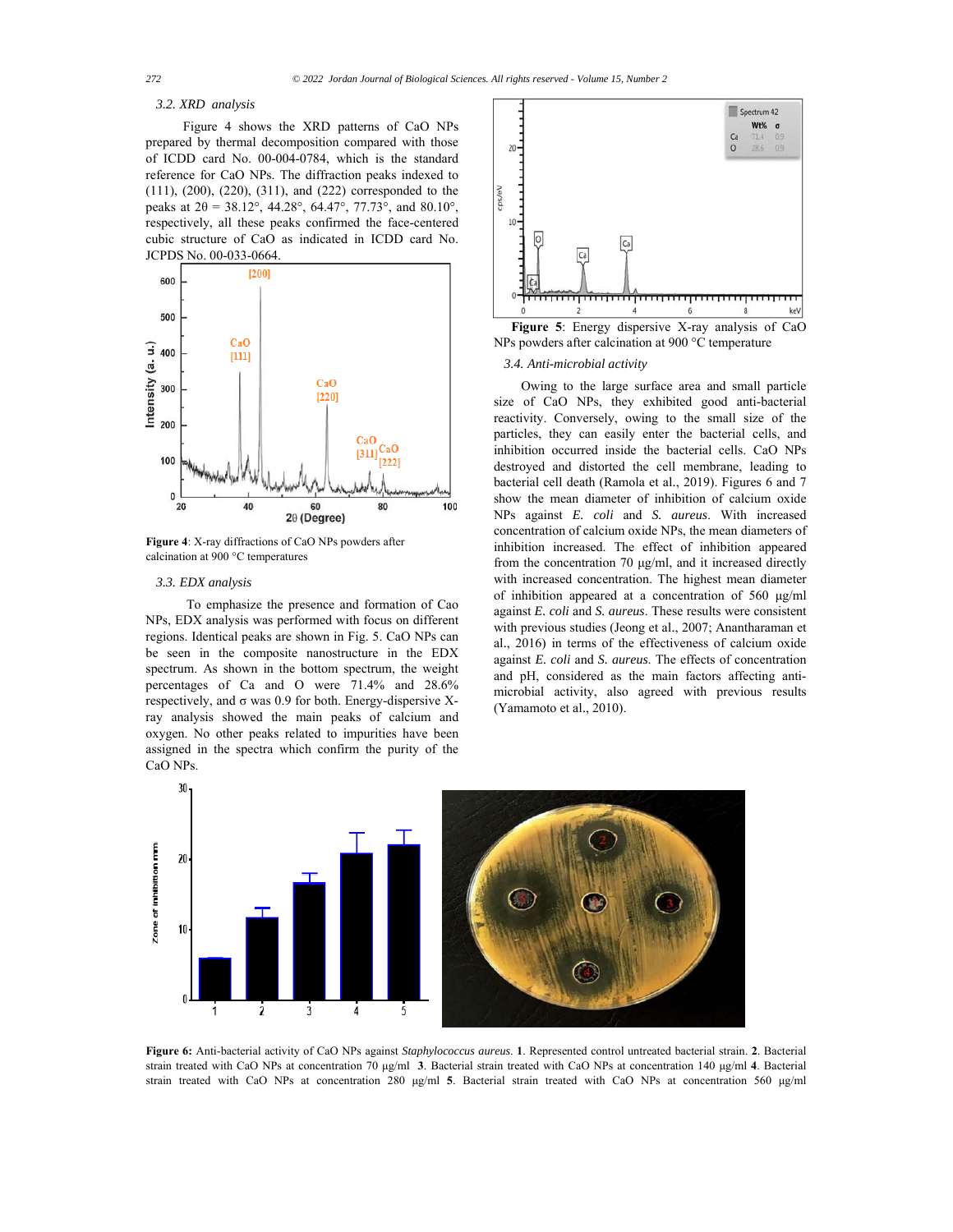

**Figure 7:** Anti-bacterial activity of CaO NPs against *Escherichia coli* ,**1**. Represented control untreated bacterial strain **2**. Bacterial strain treated with CaO NPs at concentration 70 μg/ml **3**. Bacterial strain treated with CaO NPs at concentration 140 μg/ml **4**. Bacterial strain treated with CaO NPs at concentration 280 μg/ml **5**. Bacterial strain treated with CaO NPs at concentration 560 μg/ml

#### **4. Conclusion**

 We proposed a method that was economical, simple, and did not require expensive equipment to synthesize calcium oxide particles from eggshells containing a high percentage of calcium carbonate. The NPs formed were characterised by SEM, EDX, and XRD analyses. SEM images showed the formation of spherical granules with sizes ranging from  $(20 - 70)$  nm. Studies on the synthesis of calcium oxide particles confirmed the effectiveness of these particles against the Gram negative *E. coli* and the Gram positive *S. aureus*. Furthermore, increased concentration was found to directly affect the mean diameters of inhibition.

### **Acknowledgement**

 The authers would like to acknowledge the contribution of the University Of Anbar (www.uoanbar.edu.iq) via their prestigious academic staff in supporting this research with all required technical and academic support.

### **References**

Ali IH, Jabir MS, Al-Shmgani HSA, Sulaiman GM and Sadoon AH. 2018. Pathological And immunological study on infection with escherichia coli in ale balb/c mice. In: *J Phys Conf Ser.*, IOP Publishing*.*, **1003(1):** 012009.

Aljabali AAA, Akkam Y, Zoubi MS Al, Al-Batayneh KM, Al-Trad B, Abo Alrob O, Alkilany AM, Benamara M and Evans DJ. 2018. Synthesis of gold nanoparticles using leaf extract of Ziziphus zizyphus and their antimicrobial activity. *Nanomaterials.*, **8**: 174.

Amin Alavi M and Morsali A. 2010. Ultrasonic-assisted synthesis of Ca (OH) 2 and CaO nanostructures. *J Exp Nanosci.,* **5**: 93–105.

Anantharaman A, Ramalakshmi S and George M. 2016. Green synthesis of calcium oxide nanoparticles and its applications. *Int J Eng Res Appl.,* **6**: 27–31.

Anderson SD, Gwenin V V and Gwenin CD. 2019. Magnetic functionalized nanoparticles for biomedical, drug delivery and imaging applications. *Nanoscale Res Lett.,* **14**: 1–16.

Aseel MA, Itab FH and Ahmed FM. 2018. Producing high purity of metal oxide nano structural using simple chemical method. In *J Phys Conf Ser.*, IOP Publishing, **1032(1):** 012036.

Awogbemi O, Inambao F, and Onuh EI. (2020). Modification and characterization of chicken eggshell for possible catalytic applications. *Heliyon.*, **6(10):** e05283.

Bano S and Pillai S. 2020. Green synthesis of calcium oxide nanoparticles at different calcination temperatures. *World J Sci Technol Sustain Dev.*, **17**: 283–295.

Bharathiraja DB, Sutha M, Krishnamoorthy S, Masi C, Dinakarkumar Y, Ramanujam PK. 2018. Calcium oxide nanoparticles as an effective filtration aid for purification of vehicle gas exhaust. In: Advances in internal combustion engine research. Springer, Singapore, pp. 181–192. https://doi.org/10.1007/978-981-10-7575-9\_9

Brun LR, Lupo M, Delorenzi DA, Loreto VE Di and Rigalli A. 2013. Chicken eggshell as suitable calcium source at home. *Int J Food Sci Nutr.*, **64**: 740–743.

Bundschuh M, Filser J, Lüderwald S, McKee MS, Metreveli G, Schaumann GE, Schulz R and Wagner S. 2018. Nanoparticles in the environment: where do we come from, where do we go to? *Environ. Sci. Eur.* **30(6):** 1-17

Butt AR, Ejaz S, Baron JC, Ikram M and Ali S. 2015. CaO Nanoparticles As A Potential Drug Delivery Agent For Biomedical Applications. *Dig J Nanomater Biostructures*., **10(3):** 799 - 809

Cree D and Rutter A. 2015. Sustainable bio-inspired limestone eggshell powder for potential industrialized applications. *ACS Sustain. Chem. Eng*., **3**: 941–949.

Darcanova O, Beganskiene A and Kareiva A. 2015. Sol-gel synthesis of calcium nanomaterial for paper conservation. *Chemija*., **26**: 25–31.

Fathi F, Rashidi M-R and Omidi Y. 2019. Ultra-sensitive detection by metal nanoparticles-mediated enhanced SPR biosensors. *Talanta*., **192**: 118–127.

Foster TJ and Geoghegan JA. 2015. Staphylococcus aureus. Mol Med Microbiol. Academic Press, pp. 655–674.

Ghiasi M and Malekzadeh A. 2012. Synthesis of CaCO3 nanoparticles via citrate method and sequential preparation of CaO and Ca (OH) 2 nanoparticles. *Cryst Res Technol*., **47**: 471– 478.